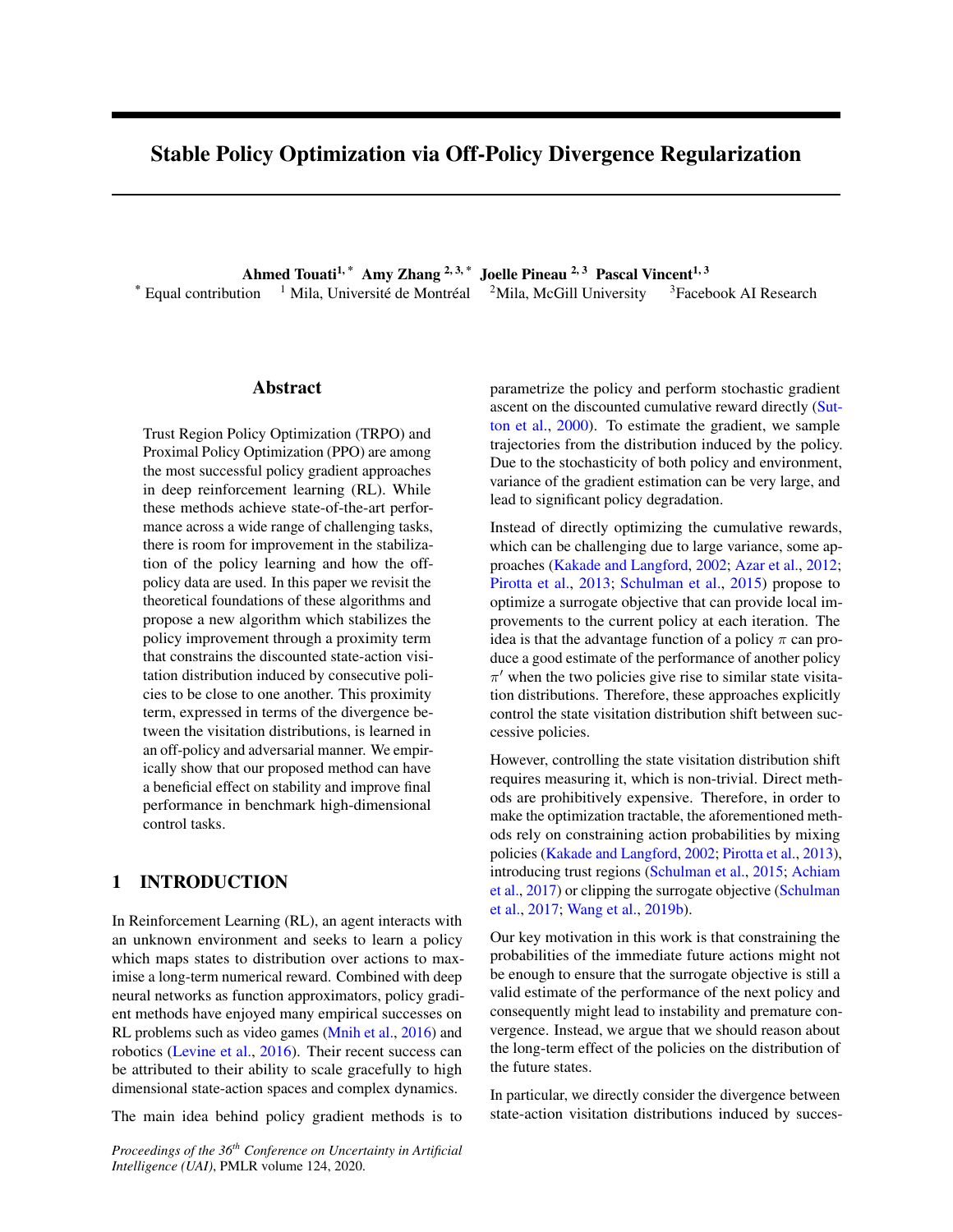sive policies and use it as a regularization term addedliscounted state-action visitation distribution(s; a) of to the surrogate objective. This regularization term is policy

 $(s; a)$ ,  $(1)$ 

X1

 $t = 0$ 

itself optimized in an adversarial and off-policy manner by leveraging recent advances in off-policy policy evaluation (Nachum et al., 2019a) and off-policy imitation learning (Kostrikov et al., 2019). We incorporate these

ideas in the PPO algorithm in order to ensure safer policyt is known (Puterman, 1990) that (s; a) = d (s) (a j learning and better reuse of off-policy data. We call ours) and that is characterized via8(s<sup>0</sup>; a<sup>0</sup>) 2 S A <sup>1</sup> proposed method PPO-DICE.

The present paper is organized as follows: after reviewing conservative approaches for policy learning, we provide theoretical insights motivating our method. We explain how off-policy adversarial formulation can be derived to

optimize the regularization term. We then present the 2.2 CONSERVATIVE UPDATE APPROACHES algorithmic details of our proposed method. Finally, we

show empirical evidences of the bene-ts of PPO-DICE Most policy training approaches in RL can be understood as well as ablation studies.

## 2 PRELIMINARIES

### 2.1 MARKOV DECISION PROCESSES AND VISITATION DISTRIBUTIONS

In reinforcement learning, an agent interacts with its en<sub>Lemma</sub> 2.1 (The performance difference lemma (Kakade vironment, which we model as a discounted Markov De-

cision Process (MDP $(S; A; ; P; r; )$  with state space S, action spaceA, discount factor 2 [0; 1), transition modelP where $P(s^0)$  s; a) is the probability of transitioning into states $^0$ upon taking actiona in states, reward functionr: (S A)! R and initial distribution over S. We denote by (a j s) the probability of choosing actiona in states under the policy . The value function for policy, denoted / : S ! R, represents the tion for policy, denoted control of the represents the expensive since it requires estimation for all <sup>0</sup> candi-<br>expected sum of discounted rewards along the trajector are address this issue. Conservative Peliau terra s: V (s),  $E\left[\begin{array}{cc} 1 & t \\ t=0 \end{array} \right]$  is  $t_0 = s$ ; ]. Similarly, the action-value Q-value) functionQ : S A ! R and the advantage function  $A : S A!$ A! Rare de ned as: Q  $(s; a)$ ,  $E\left[\begin{array}{cc} 1 & t \\ t_{-0} & t_{r} \end{array}\right]$   $(s_0; a_0) = (s; a)$ ; and A  $(s; a)$ , Q  $(s; a)$  V  $(s)$ . The goal of the agent is to nd a policy that maximizes the expected value from by ignoring changes in state visitation distribution due under the initial state distribution:

$$
\text{max } J( )
$$
, (1)  $E_s$  [V (s)]:

We de ne the discounted state visitation distribution induced by a policy :

d (s), (1) 
$$
\bigvee_{t=0}^{X} {}^{t}Pr (s_{t} = s j s_{0} )
$$
;

wherePr  $(s_t = s \, \mathrm{i} \, s_0)$  is the probability thas  $s_t = s$ , after we execute for t steps, starting from initial state  $s_0$  distributed according to. Similarly, we de ne the

$$
(s^0, a^0) = (1 \quad Z \quad ) \quad (s^0) \quad (a^0 \quad s^0) \tag{1}
$$

$$
+ \qquad (a^0 j s^0)P(s^0 j s; a) \quad (s; a) ds da;
$$

<sup>t</sup>Pr (s<sub>t</sub> = s;  $a_t$  = a j s<sub>0</sub> ):

as updating a current policyto a new improved policy  $^0$ based on the advantage function or an estimate of it. We review here some popular approaches that implement conservative updates in order to stabilize policy training.

First, let us state a key lemma from the seminal work of Kakade and Langford (2002) that relates the performance difference between two policies to the advantage function.

and Langford, 2002.))For all policies and <sup>0</sup> ,

$$
J(0) = J(1) + E_{s-d} \circ E_{a} \circ (1) \circ [A (s; a)] : (2)
$$

ries induced by the policy in the MDP starting at state  $(CPI)$  (Kakade and Langford, 2002) optimizes a surro-This lemma implies that maximizing Equation will yield a new policy  $0$  with guaranteed performance improvement over a given policy. Unfortunately, a naive direct application of this procedure would be prohibitively dates. To address this issue, Conservative Policy Iteration gate objective de ned based on current policyat each iterationi,

L<sub>i</sub>( 
$$
^0
$$
) = J(<sub>i</sub>) + E<sub>s d</sub> i E<sub>a</sub> o<sub>(:js)</sub> [A<sup>i</sup>(s; a)]; (3)

to changes in the policy. Then, CPI returns the stochastic mixture  $_{i+1} = \frac{1}{i} + (1 - \frac{1}{i})$  where  $_i^+ =$ arg max  $\circ$  L  $_{\shortparallel}$  (  $^{-0}$ ) is the greedy policy and $_{\shortparallel}$  2 [0; 1] is tuned to guarantee a monotonically increasing sequence of policies.

Inspired by CPI, the Trust Region Policy Optimization algorithm (TRPO) (Schulman et al., 2015) extends the policy improvement step to any general stochastic policy

<sup>&</sup>lt;sup>1</sup>By abuse of notation, we confound probability distributions with their Radon–Nikodym derivative with respect to the Lebesgue measure (for continuous spaces) or counting measure (for discrete spaces).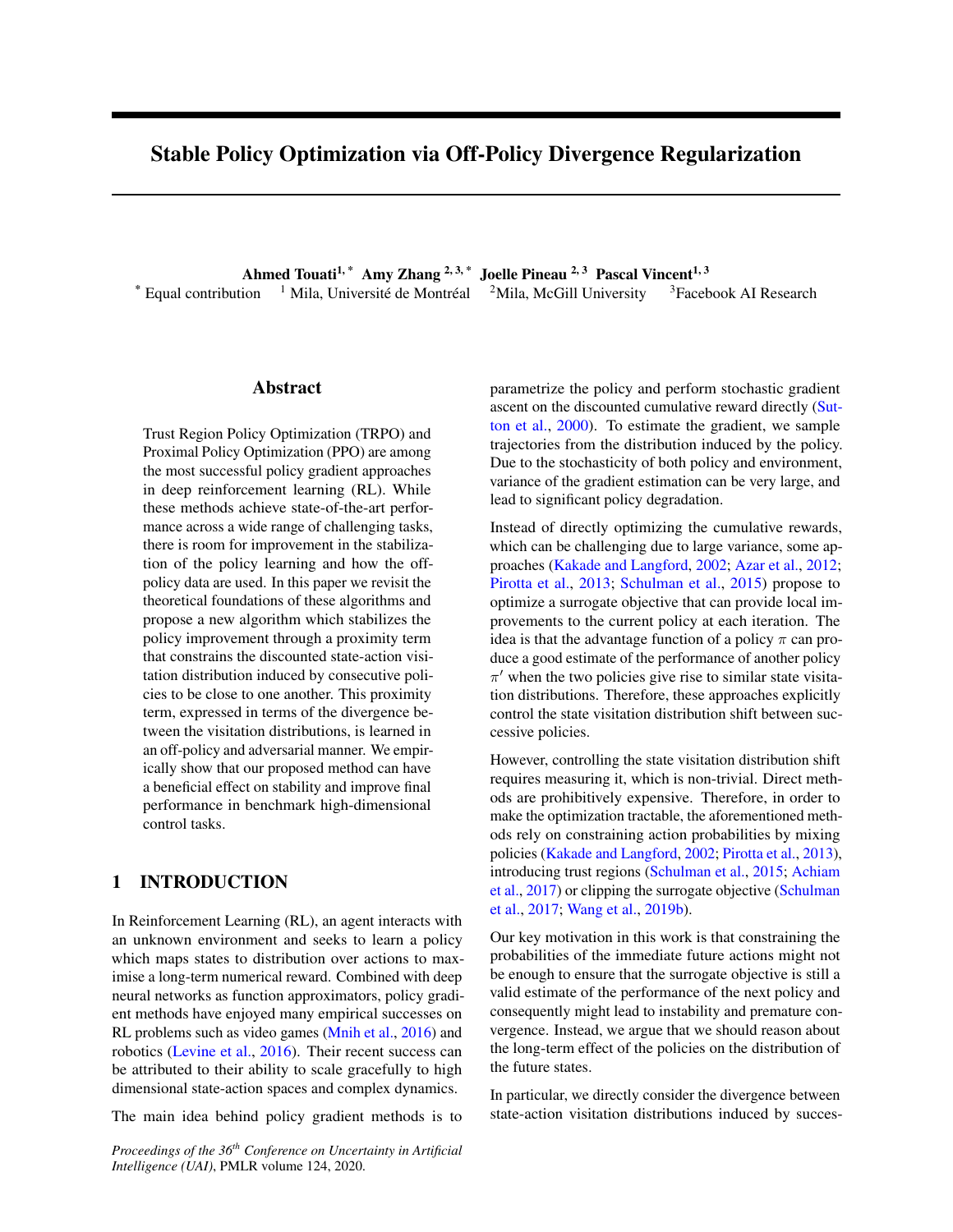rather than just mixture policies. TRPO maximizes thevisit all the states with similar probabilities. The followsame surrogate objective as CPI subject to a Kullbacking lemma more precisely formalizes this Leibler (KL) divergence constraint that ensures the next Lemma 3.1. For all policies and  $\%$ 

policy  $_{i+1}$  stays within -neighborhood of the current policy <sub>i</sub>:

$$
i_{+1} = \arg \max_{\theta} L_{i} \left( \begin{array}{c} 0 \\ 0 \end{array} \right)
$$
\n
$$
s.t E_{s_d} \cdot [D_{KL} \left( \begin{array}{c} 0 \\ 1 \end{array} \right) s)k_{i} \left( j s \right)] ;
$$
\n(4)

 $J( \begin{array}{ccc} \circ \\ \circ \end{array})$   $L( \begin{array}{ccc} \circ \\ \circ \end{array})$   $D_{\mathsf{TV}}(d \begin{array}{ccc} \circ \\ \circ \end{array}kd)$  (6)  $L^{clip}$  (  $\degree$  )  $D_{TV}$  (d  $\degree$ kd );

where  $=$  max $_{\rm s2S}$  jE $_{\rm a}$   $\,$   $_{\rm o(\;js)}$  [A  $\,$  (s; a)] j andD $_{\rm TV}$  is the total variation distance.

where $D_{KL}$  is the Kullback–Leibler divergence. In prac-

tise, TRPO considers a differentiable parameterized polThe proof is provided in appendix for completeness. icy f  $\div$  2 g and solves the constrained problem in parameter space. In particular, the step direction is ble lower bound toJ ( 0 ) as long as and <sup>0</sup> are close in estimated with conjugate gradients, which requires theerms of total variation distance between their correspondcomputation of multiple Hessian-vector products. Thereing state visitation distributions  $\degree$  andd. However, the fore, this step can be computationally heavy. Lemma 3.1 states that ( $9$  (or L<sup>clip</sup> ( $9$ ) is a sensiaforementioned approaches enforce closenessand

To address this computational bottleneck, Proximal Policy and the visitation distributions. This can be justi-ed by the Optimization (PPO) (Schulman et al., 2017) proposes following inequality (Achiam et al., 2017): replacing the KL divergence constrained objective (4) of in terms of their action probabilities rather than their

TRPO by clipping the objective function directly as:

h  
\n
$$
L^{clip}_{i} ( 0) = E_{(s;a)} \quad \text{in} \quad A^{i} (s;a) \quad \underset{i}{\circ} \underset{i}{\circ} (s;a);
$$
\n
$$
A^{i} (s;a) \quad clip \left( \underset{i}{\circ} \underset{i}{\circ} (s;a); 1 \quad ; 1 + \right) \quad ; (5)
$$

where  $> 0$  and  $0_{\epsilon_{i}}(s; a) = \frac{0(s; a)}{1(s; a)}$  $\frac{\tilde{f}(s,a)}{\tilde{f}(s,a)}$  is the importance sampling ratio.

## 3 THEORETICAL INSIGHTS

In this section, we present the theoretical motivation of that we are characterizing a long-horizon quantity, such our proposed method.

rogate performance objective  $\binom{1}{i}$  ( $\frac{1}{i}$ ) for CPI and TRPO andL <sup>clip</sup> (  $\,$  <sup>0</sup>) for PPO) while ensuring that the new policy  $_{i+1}$  stays in the vicinity of the current policy; The

vicinity requirement is implemented in different ways:

- 1. CPI computes a sequence of stochastic policies thati+1 are mixtures between consecutive greedy policies.
- 2. TRPO imposes a constraint on the KL divergence between old policy and new one  $(E_{s_d} : [D_{KL} ( 0 ( j s) k_i ( j s))] )$ .
- 3. PPO directly clips the objective function based on the value of the importance sampling ratio $_{\sf o_{= i}}$  between the old policy and new one.

the policy optimization. In fact, the surrogate objective L  $_1$  ( $_2$ ) (or its clipped version) is valid only in the neighbourhood of the current policy<sub>i</sub>, i.e, when  $^0$  and  $_i$ 

$$
D_{TV} (d^{o}kd) = \frac{2}{1} E_{s d} [D_{TV} (o^{o}(:js)k(:js))]
$$
 : (7)

Plugging the last inequalit $(\sqrt{7})$  into (6) leads to the following lower bound:

J( 
$$
\sqrt[3]{}
$$
 L ( $\sqrt[3]{}$   $\frac{2}{1}$  - E<sub>s d</sub> [D<sub>TV</sub> (  $\sqrt[0]{}$ :js)k (:js)]] : (8)

The obtained lower boun $(8)$  is, however, clearly looser than the one in inequalit $(\sqrt{7})$ . Lower bound(8) suffers from an additional multiplicative facto<del>r  $1$ </del>, which is the effective planning horizon. It is essentially due to the fact

as the state visitation distribution  $(s)$ , by a one-step

At a high level, algorithms CPI, TRPO, and PPO follow quantity, such as the action probabilities j s). Theresimilar policy update schemes. They optimize some surfore, algorithms that rely solely on action probabilities to de ne closeness between policies should be expected to suffer from instability and premature convergence in long-horizon problems.

> Furthermore, in the exact case if we take at iteration  $_{i+1}$  arg max  $_{0}$  L  $_{i}$  (  $^{0}$ )  $^{\shortmid}$  D<sub>TV</sub> (d  $^{\shortmid}$ kd  $^{\shortmid}$  ), then

 $\mathsf{J}(\begin{array}{c} \mathsf{i}_{+1}\end{array})$  **L**  $_{\mathsf{i}}(\begin{array}{c} \mathsf{i}_{+1}\end{array})$  **i**  $\mathsf{D}_{\mathsf{TV}}(\mathsf{d}^{\mathsf{i}_{+1}}\mathsf{k}\mathsf{d}^{\mathsf{i}_{-1}})$ L<sub>i</sub>(i) (by optimality of  $_{i+1}$ )  $= J( )$ 

Such conservative updates are critical for the stability of  $\frac{1}{4}$  in Achiem at al. (2017) Therefore, this provides a monotonic policy improvement, while TRPO suffers from a performance degradation that 1 in Achiam et al. (2017)).

 $2$ The result is not novel, it can be found as intermediate step in proof of theorem 1 in Achiam et al. (2017), for example.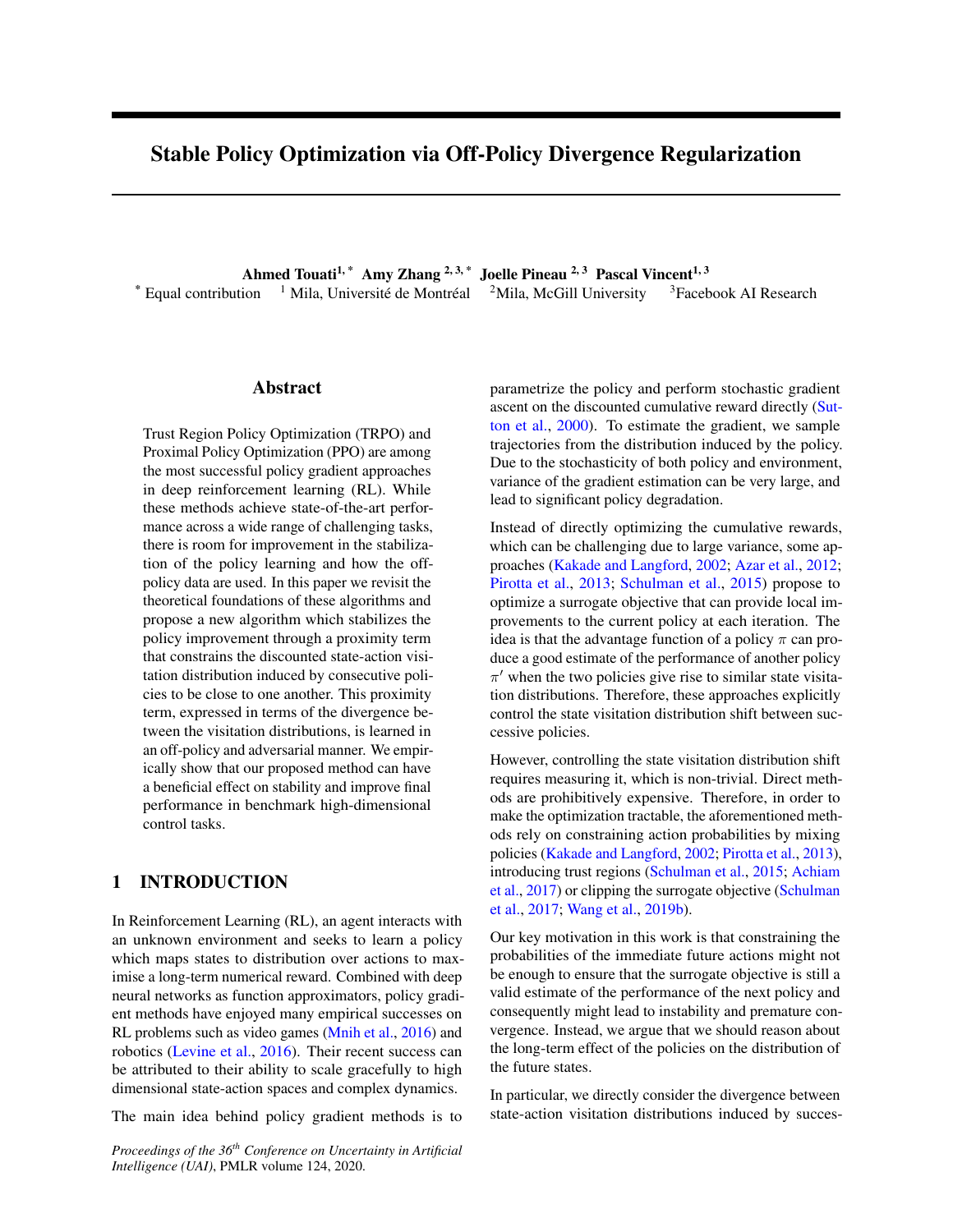It follows from our discussion that  $D_{\mathsf{TV}}$  (d  $\mathrm{^{\circ}kd}$  ) is a more natural proximity term to ensure safer and more stable policy updates. Previous approaches excluded us-D ( ing this term because we don't have access to which would require executing $^0$ in the environment. In the next section, we show how we can leverage recent advances in off-policy policy evaluation to address this issue.

# 4 OFF-POLICY FORMULATION OF **DIVERGENCES**

2017) as

$$
{}^{0}K \quad ) = \sup_{f \, : \, S \, A!} \quad R \quad E_{(s;a)} \quad \text{of } f(s;a)]
$$
\n
$$
E_{(s;a)} \quad [ \quad {}^{?} \quad f(s;a)] \, ; \qquad (10)
$$

where  $^{?}(t) = \sup_{u \geq R} f(u)$  $(u)$ g is the convex conjugate of . The variational form in Equation(10) still requires sampling from  $\degree$ , which we cannot do. To address this issue, we use a clever change of variable trick introduced by Nachum et al. (2019a). De ne

In this section, we explain how divergences between stat $\theta^{~:~\mathsf{S}}$ where experience expressive and expressive convention experience of the contract of the visitation distributions can be approximated. This is done equation, by leveraging ideas from recent works on off-policy learning (Nachum et al., 2019a; Kostrikov et al., 2019). A! R as the xed point of the following Bellman

Consider two different policies and  $\,^0$ . Suppose that we Consider two different policies and  $\%$ . Suppose that we where  $\degree$  is the parishion operator moded by, de ned<br>have access to state-action samples generated by execter  $\degree$  g(s; a) =  $\degree$  (a<sup>0</sup> j s°)P(s<sup>0</sup> j s; a)g(s<sup>0</sup>; ing the policy in the environment, i.e $(s; a)$ As motivated by the last section, we aim to estimate <sup>0</sup> in a modi ed MDP which shares the same transition  $D_{\text{TV}}$  (d  $\text{°}$ kd) without requiring on-policy data from<sup>0</sup>. Note that in order to avoid using importance samplingtion instead of Applying the change of variable 1) ratios, it is more convenient to estimate<sub>V</sub> (  $\degree$ k ), i.e, the total divergence between state-action visitation Nachum et al. (2019a), we obtain distributions rather than the divergence between state viswhereP  $\degree$  is the tansition operator induced b $\theta$ , de ned be interpreted as the action-value function of the policy modelP as the original MDP, but has as the reward functo (10) and after some algebraic manipulation as done in

itation distributions. This is still a reasonable choice D ( asD<sub>TV</sub> (d  $^{\circ}$ kd ) is upper bounded b $\mathbf{p}_{\mathsf{TV}}\left( \begin{array}{c} \circ \mathsf{k} \end{array} \right)$  as shown below:

$$
D_{\text{TV}}\left(\begin{array}{ccc} d & \text{ if } & \text{ if } & \text{ if } & \text{ if } & \text{ if } & \text{ if } & \text{ if } & \text{ if } & \text{ if } & \text{ if } & \text{ if } & \text{ if } & \text{ if } & \text{ if } & \text{ if } & \text{ if } & \text{ if } & \text{ if } & \text{ if } & \text{ if } & \text{ if } & \text{ if } & \text{ if } & \text{ if } & \text{ if } & \text{ if } & \text{ if } & \text{ if } & \text{ if } & \text{ if } & \text{ if } & \text{ if } & \text{ if } & \text{ if } & \text{ if } & \text{ if } & \text{ if } & \text{ if } & \text{ if } & \text{ if } & \text{ if } & \text{ if } & \text{ if } & \text{ if } & \text{ if } & \text{ if } & \text{ if } & \text{ if } & \text{ if } & \text{ if } & \text{ if } & \text{ if } & \text{ if } & \text{ if } & \text{ if } & \text{ if } & \text{ if } & \text{ if } & \text{ if } & \text{ if } & \text{ if } & \text{ if } & \text{ if } & \text{ if } & \text{ if } & \text{ if } & \text{ if } & \text{ if } & \text{ if } & \text{ if } & \text{ if } & \text{ if } & \text{ if } & \text{ if } & \text{ if } & \text{ if } & \text{ if } & \text{ if } & \text{ if } & \text{ if } & \text{ if } & \text{ if } & \text{ if } & \text{ if } & \text{ if } & \text{ if } & \text{ if } & \text{ if } & \text{ if } & \text{ if } & \text{ if } & \text{ if } & \text{ if } & \text{ if } & \text{ if } & \text{ if } & \text{ if } & \text{ if } & \text{ if } & \text{ if } & \text{ if } & \text{ if } & \text{ if } & \text{ if } & \text{ if } & \text{ if } & \text{ if } & \text{ if } & \text{ if } & \text{ if } & \text{ if } & \text{ if } & \text{ if } & \text{ if } & \text{ if } & \text{ if } & \text{ if } & \text{ if } & \text{ if } & \text{ if } & \text{ if } & \text{ if } & \text{ if } & \text{
$$

vergences known as-divergences (Sriperumbudur et al., step in the derivation of Equatiq(12). But in fact any 2009). A -divergence is de ned as,

D (
$$
^{\circ}
$$
k ) = E<sub>(s;a)</sub>  $^{\circ}$   $\frac{(s;a)}{^{\circ}(s;a)}$ ; (9)

where : [0; 1 ) ! R is a convex, lower-semicontinuous express the KL divergence as: function and  $(1) = 0$ . Well-known divergences can be obtained by appropriately choosing These include the KL divergence ( $(t) = t \log(t)$ ), total variation distance  $( t ) = it$ -divergence  $((t) = (t \t 1)^2)$ , etc. Working with the form of -divergence given in Equation (9) requires access to analytic expressions of both and  $\;\;\;$  as well as the ability to sample from  $\degree.$  We have

 $g(s; a) = f(s; a) + P^o g(s; a);$  (11)

$$
{}^{0}K = \sup_{g:S \atop g: S} \begin{matrix} h \\ h \\ h' \end{matrix} \quad R \quad (1 \quad \quad) E_{s \; ;a} \quad {}^{0}[g(s;a)]
$$
  

$$
E_{(s;a)} \quad {}^{?}(g \quad P \circ g)(s;a) \quad : \quad (12)
$$

Thanks to the change of variable, the rst expectation over 0 in  $(10)$  is converted to an expectation over the initial distribution and the policy i. $\mathbf{s}$  ( ); a  $\sqrt[0]{}$  j s). Therefore, this new form of the-divergence  $\ln(12)$  is completely off-policy and can be estimated using only samples from the policy.

The total variation distance belongs to a broad class of di<sub>the variational representation ofdivergences was a key</sub> Other possible divergence representations: Using representation that admits a linear term with respect to

(i.e  $E_{(s;a)}$ o[f (s; a)]) would work as well. For example, one can use the the Donkser-Varadhan representation (Donsker and Varadhan, 1983) to alternatively h

D ( 
$$
{}^{\circ}k
$$
 ) =  $\sup_{f : S A!} \bigcap_{R} \bigcup_{R} \{f(s;a) \} \bigcap_{i} \{f(3; a)\}$  (13)  
log E<sub>(s;a)</sub>  $[\exp(f(s;a))]$  :

none of these in our problem of interest. To bypass thesthan the variational on(12) when working with KL didif culties, we turn to the alternative variational represen-vergences. Because of its genericity fodivergences, tation of -divergences (Nguyen et al., 2009; Huang et al.,we base the remainder of our exposition(6a). But it is Thelog-expected-expin this equation makes the Donkser-Varadhan representation<sup>3</sup>) more numerically stable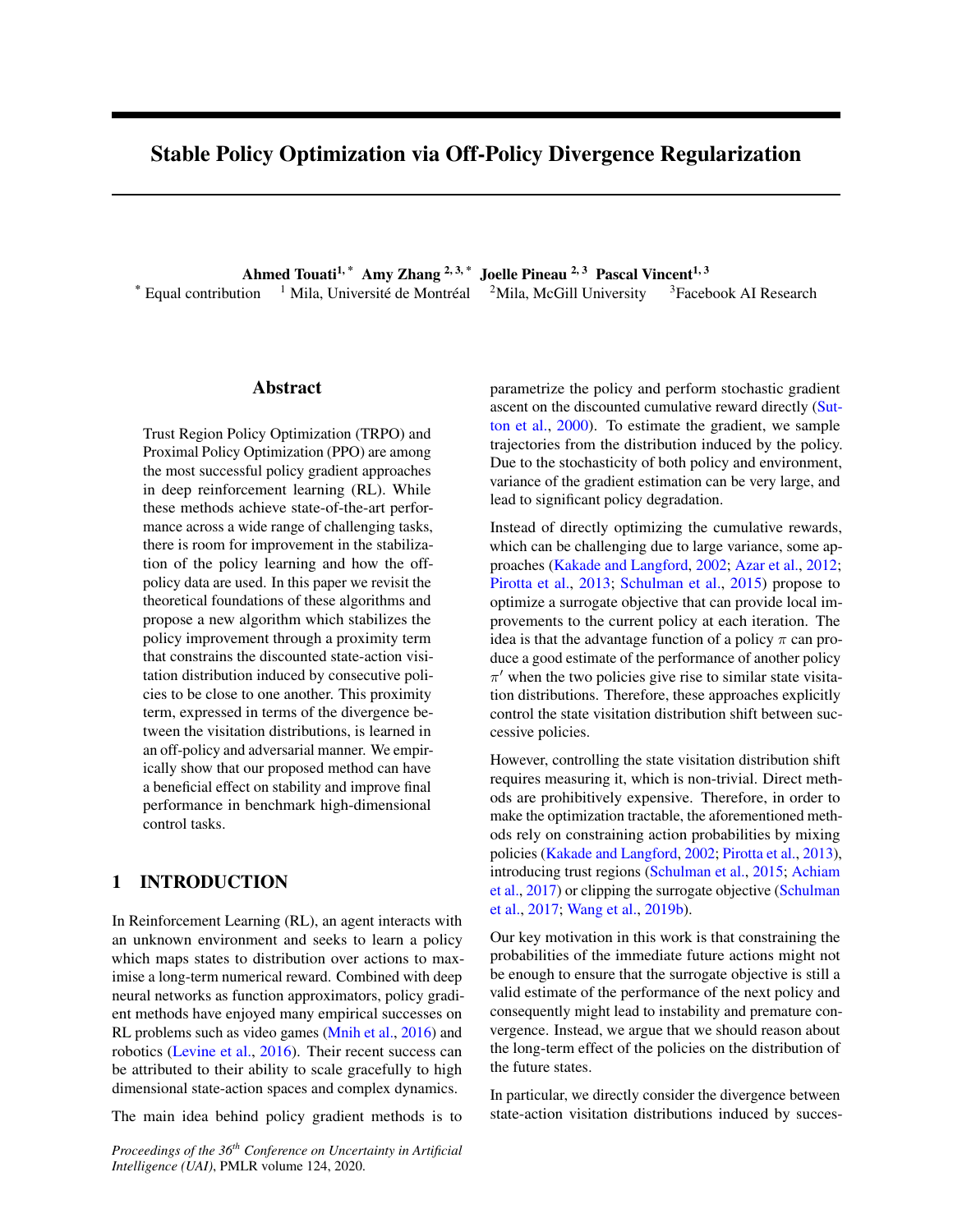straightforward to adapt the approach and algorithm to usAs shown in Algorithm 1, both policy and dising (13) for better numerical stability when working with criminator are parametrized by neural networks KL divergences speci cally. Thus, in practice we will use and g respectively. We estimate the objecti(64) the latter in our experiments with KL-based regularization,with samples from  $\frac{1}{1}$  =  $\frac{1}{1}$  as follows. At a but not in the ones with  $2$ -based regularization. given iteration i, we generate a batch dil roll-

# 5 A PRACTICAL ALGORITHM USING ADVERSARIAL DIVERGENCE

We now turn these insights into a practical algorithm. The lower bounds in lemma 3.1, suggest using a regularized PPO objective: L<sup>clip</sup> ( $9$  D <sub>TV</sub> (d<sup>o</sup>kd), where is a regularization coef cient. If in place of the total variation we use the off-policy formulation of-divergence D (  $\degree$ k ) as detailed in Equatio(12), our main optimization objective can be expressed as the following min-max problem:

given iteration i, we generate a batch dM roll-  
outs 
$$
fs_1^{(j)}; a_1^{(j)}; r_1^{(j)}; s_1^{(j)}; \ldots; s_T^{(j)}; a_T^{(j)}; r_T^{(j)}; s_{T+1}^{(j)} g_{j=1}^M
$$
  
by executing the policy<sub>i</sub> in the environment for steps.  
Similarly to the PPO procedure, we learn a value function  
 $V_1$  by updating its parameters with gradient descent  
steps, optimizing the following squared error loss:

$$
\hat{L}_{V}(!) = \frac{1}{MT} \bigvee_{j=1}^{M} \bigvee_{t=1}^{T} V_{t}(s_{t}^{(j)}) \bigvee_{t}^{(j)} \bigwedge_{t=1}^{T} (16)
$$

where  $y_t^{(j)} = r_t^{(j)} + r_{t+1}^{(j)} + \cdots + r_{t+1}^{(j)} (s_{T+1}).$ Then, to estimate the advantage, we use the truncated generalized advantage estimate

( )<sup>t</sup> <sup>1</sup>(r<sub>t</sub><sup>(j)</sup> + V<sub>!</sub> (s<sub>t+1</sub>) V<sub>!</sub> (s<sub>t</sub><sup>(j)</sup>)):

(17)

XT

 $t = 1$ 

$$
\begin{array}{ccc}\n\text{max} & \text{min} & \text{L}^{\text{clip}} \left( \begin{array}{cc} 0 \\ 1 \end{array} \right) \\
\text{max} & \text{min} & \text{R}^{\text{clip}} \\
\text{min} & \text{min} \\
\text{E}_{(s; a)} & \text{max} \\
\text{sum} & \text{min} \\
\text{sum} & \text{sum} \\
\text{sum} & \text{sum} \\
\text{sum} & \text{sum} \\
\text{sum} & \text{sum} \\
\text{sum} & \text{sum} \\
\text{sum} & \text{max} \\
\text{sum} & \text{sum} \\
\text{sum} & \text{sum} \\
\text{sum} & \text{sum} \\
\text{sum} & \text{sum} \\
\text{sum} & \text{sum} \\
\text{sum} & \text{sum} \\
\text{sum} & \text{sum} \\
\text{sum} & \text{sum} \\
\text{sum} & \text{sum} \\
\text{sum} & \text{sum} \\
\text{sum} & \text{sum} \\
\text{sum} & \text{sum} \\
\text{sum} & \text{sum} \\
\text{sum} & \text{sum} \\
\text{sum} & \text{sum} \\
\text{sum} & \text{sum} \\
\text{sum} & \text{sum} \\
\text{sum} & \text{sum} \\
\text{sum} & \text{sum} \\
\text{sum} & \text{sum} \\
\text{sum} & \text{sum} \\
\text{sum} & \text{sum} \\
\text{sum} & \text{sum} \\
\text{sum} & \text{sum} \\
\text{sum} & \text{sum} \\
\text{sum} & \text{sum} \\
\text{sum} & \text{sum} \\
\text{sum} & \text{sum} \\
\text{sum} & \text{sum} \\
\text{sum} & \text{sum} \\
\text{sum} & \text{sum} \\
\text{sum} & \text{sum} \\
\text{sum} & \text{sum} \\
\text{sum} & \text{sum} \\
\text{sum} & \text{sum} \\
\text{sum} & \text{sum} \\
\text{sum} & \text{sum} \\
\text{sum} & \text{sum} \\
\text{sum} & \text
$$

When the inner minimization over is fully optimized,  $\mathsf{A}(\mathsf{s}_{\mathsf{t}}^{(\mathsf{j}\,)};\mathsf{a}_{\mathsf{t}}^{(\mathsf{j}\,)})$  =

it is straightforward to show – using the score function estimator – that the gradient of this objective with respect This advantage estimate is used to compute an estimate to is (proof is provided in appendix): of L $_{\shortparallel}^{\text{clip}}$  given by:

r o
$$
L^{clip}(9) (1) E_s {g(s; a)r o log0(a j s)]  $\Delta^{clip}( ) =$   
+ E<sub>(s;a)</sub> i  $\frac{\omega^2}{\omega t}$  (g P<sup>0</sup>g)(s; a) (15)  $\frac{1}{MT} \sum_{j=1}^{M} \sum_{t=1}^{T} n_{A(s_t^{(j)}; a_t^{(j)})} = {}_{;s}(s_t^{(j)}; a_t^{(j)});$   
+ E<sub>s<sup>0</sup> P(js;a);a<sup>0</sup> O(js<sup>0</sup>) [g(s<sup>0</sup>, a<sup>0</sup>)r o log<sup>0</sup>(a<sup>0</sup>j s<sup>0</sup>)] :  
 $A(s_t^{(j)}; a_t^{(j)}) clip( ) = {}_{;s}(s_t^{(j)}; a_t^{(j)}); 1 ; 1 + )$</sub>
$$

Furthermore, we can use the reparametrization trick if the

policy is parametrized by a Gaussian, which is usually the case in continuous control tasks. We call the resulting he parameters of the discriminator are learned by new algorithm PPO-DICE, (detailed in Algorithm 1), as gradient descent on the following empirical version of the it uses the clipped loss of PPO and leverages the DIsegularization term in the min-max objective (14) tribution Correction Estimation idea from Nachum et al. (2019a).

In the min-max objective  $(14)$ , g plays the role of a discriminator, as in Generative Adversarial Networks (GAN) (Goodfellow et al., 2014). The policy<sup>0</sup> plays the role of a generator, and it should balance between increasing the likelihood of actions with large advantage versus inducing a state-action distribution that is close to therea  $a_l^{(j)}$  ( j s  $s_l^{(j)}$  and  $a_{t+1}^{(j)}$  ( j s  $s_{t+1}^{(j)}$  ). the one of  $_1$  .  $\mathsf{L}_{\mathsf{D}}$ 

$$
D(i; ) = \frac{1}{MT} \begin{pmatrix} M & X^T \\ j=1 & t=1 \end{pmatrix} (1) \quad \text{(s)} \quad (s_1^{(j)}; a_t^{(j)}) \quad \text{(19)}
$$
\n
$$
\begin{pmatrix} 0 & Y^T \\ 0 & S_t^{(j)} \\ 0 & S_t^{(j)} \end{pmatrix} \quad \text{(10)}
$$
\n
$$
\begin{pmatrix} S_t^{(j)} & Y^T \\ 0 & S_t^{(j)} \\ 0 & S_t^{(j)} \end{pmatrix} \quad \text{(11)}
$$

<sup>3</sup> Both regularized  $C_{\text{i}}^{\text{clip}}$  andL  $_{\text{i}}$  are lower bounds on policy performance in Lemma  $3.1$ . We use  $e^{i\beta}$  rather than  $\alpha$  beperformance in Lemma 3.1, we use<sup>r</sup> rather than upper parameters of the policy are updated via gradient as-<br>cause we expect it to work better as the clipping already provides and an the abiastic Clip (e) and clip as we eas some constraint on action probabilities. Also this will allow a Cent on the objective  $\mathcal{L}^{\text{clip}}($   $) +$   $\mathcal{L}_{\text{D}}($  ;  $)$  as we can ence constraint of action preservatives these interments in the contraction and gradient though the action sampling while brings compared to vanilla PPO. If the reparametrization trick is applicable (which is almost always the case for continuous control tasks), the  $\stackrel{\text{\rm S}}{\text{\rm cent}}$  on the objectiv $\stackrel{\text{\rm def}}{\text{\rm e}}^{\text{\rm clip}}($   $)$  +  $\stackrel{\text{\rm c}}{\text{\rm th}}$  $\mathsf{computing}^{\mathsf{X}}_{\mathsf{D}}$  (; ) in Equation(19). Otherwise, are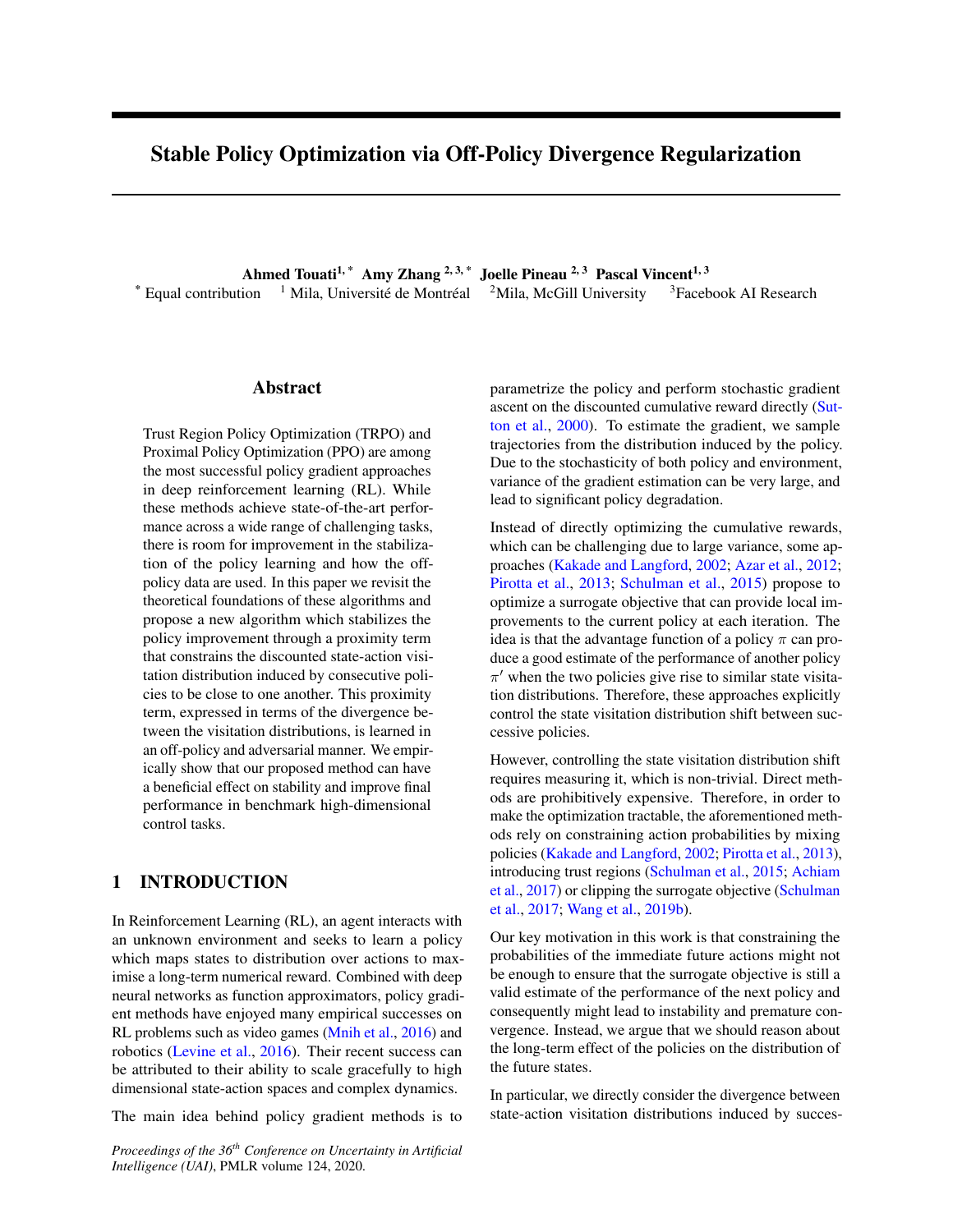Algorithm 1 PPO-DICE

1: Initialisation : random initialize parameters (policy),  $\frac{1}{1}$  (discriminator) and  $\frac{1}{1}$  (value function). 2: for  $i=1, \ldots$  do 3: Generate a batch **M** rolloutsf s $_1^{(j)}; a_1^{(j)}; r_1^{(j)}; s_1^{(j)}; \ldots; s_T^{(j)}; a_T^{(j)}; r_T^{(j)}; s_{T+1}^{(j)}$  by executing policy  $\frac{1}{1}$  in the environment foll steps. 4: Estimate Advantage function  $\mathbf{R}(s_t^{(i)}; a_t^{(i)}) = \begin{bmatrix} P_{T_t}^T \\ t_{t-1}^{(i)} \end{bmatrix}$  ( $\mathbf{R}(r_t^{(i)} + \mathbf{V}_{T_t}(s_{t+1}^{(i)}) \mathbf{V}_{T_t}(s_t^{(i)}))$ 5: Compute target valu $\mathbf{g}_{i}^{(j)} = r_{t}^{(j)} + r_{t+1}^{(j)} + \cdots + r_{t+1}^{T+1}$  tV<sub>! i</sub> (s<sub>T+1</sub>) 6:  $!= !_1; = |_1; = |_1;$ 7: for epoch n=1, ... Ndo 8: for iteration k=1, ... Kdo 9: // Compute discriminator loss: 10:  $\mathbb{C}_{\mathsf{D}}$  (; ) =  $\frac{1}{\mathsf{M}\mathsf{T}}$  $\overline{P}$  M  $\overline{P}$  T  $\overline{P}$  1  $\overline{P}$  1  $\overline{P}$  1  $\overline{q}$  1  $\overline{q}$  (s<sub>t+1</sub>; a<sub>t+1</sub>) (1 )g (s<sub>1</sub><sup>(j)</sup>; a<sub>t</sub><sup>(j)</sup>) where  $\mathsf{a}_{\mathsf{t}}^{\mathsf{Q}(\mathsf{j}\;)}$ (  $j s_1^{(j)}$ );  $a_{t+1}^{(j)}$  (  $j s_{t+1}^{(j)}$ ). 11: // Update discriminator parameters: (using learning rate ) 12: c r  $\mathcal{L}_{\mathsf{D}}( ; )$ ; 13: end for 14: // Compute value loss: 15:  $\int_{V}^{1} (1 + 1) dx = \frac{1}{MT}$  $P_{\substack{N \ j=1}} P_{\substack{T \ j=1}} V_1 (s_t^{(j)}) y_t^{(j)}$ 2 16: // Compute PPO clipped loss: 17:  $\mathsf{L}^{\text{clip}}( ) = \frac{1}{\mathsf{MT}}$  $P \text{ with } T \text{ is the probability of } P$  =  $\frac{1}{1 - 1}$  min  $\mathbf{A}(s_t^{(i)}; a_t^{(i)}) = \frac{1}{1 - 1} (s_t^{(i)}; a_t^{(i)})$ ;  $\mathbf{A}(s_t^{(i)}; a_t^{(i)})$ ;  $\mathbf{A}(s_t^{(i)}; a_t^{(i)})$ ;  $\mathbf{A}(s_t^{(i)}; a_t^{(i)})$  $; 1 + 1$ 18: // Update parameters:(using learning rate) 19:  $\qquad$  !  $\qquad$  !  $\qquad$  r  $\lfloor \mathcal{L}_{\vee} (!) \rceil$ 20: + r  $(\triangle^{\text{clip}}() +$  $\mathcal{L}_{\text{D}}$  (; )) (if reparametrization trick applicable, else gradient step on Eq. 20) 21: end for 22:  $!_{i+1} = !$ ;  $_{i+1} =$  ;  $_{i+1} =$ 23: end for

updated via gradient ascent on the following objective: Choice of divergence: The algorithmic approach we

$$
\begin{array}{ll}\n\sum_{i=1}^{N} (1 \text{ or } (s_i^{(j)}; a_i^{(j)}) \log (a_i^{(j)}; s_i^{(j)}) \\
\hline\n\frac{1}{N} \prod_{j=1 \text{ } t=1}^{n} (1 \text{ or } (s_i^{(j)}; a_i^{(j)}) \log (a_i^{(j)}; s_i^{(j)}) \\
+ \frac{1}{N} \prod_{i=1 \text{ } j}^{n} (s_i^{(j)}; a_i^{(j)}) \prod_{i=1 \text{ } j}^{n} (s_{t+1}^{(j)}; a_{t+1}^{(j)}) \\
\hline\n\frac{1}{N} \prod_{i=1 \text{ } j}^{n} (s_{t+1}^{(j)}; a_{t+1}^{(j)}) \log (a_{t+1}^{(j)}) \prod_{i=1 \text{ } j}^{n} (s_{t+1}^{(j)})\n\end{array}
$$

just described is valid with any choice of divergence for measuring the discrepancy between state-visitation distributions. It remains to choose an appropriate one. While Lemma 3.1 advocates the use of total variation distance  $($   $(t) = it - 1$ ; it is notoriously hard to train high dimensional distributions using this divergence (see Kodali et al. (2017) for example). Moreover, the convex conjugate of (t) = jt 1 j is  $?$  (t) = t if jtj  $\frac{1}{2}$  and  $?$  (t) = 1 otherwise. This would imply the need to introduce an

Note that the gradient of this equation with respect to corresponds to an empirical estimate of the score function hich may be hard to optimize. estimator we provided in Equation 15. extra constraining  $P$  gk<sub>1</sub>  $\frac{1}{2}$  in the formulation(12),

We train the value function, policy, and discriminator  $t \log(t)$ ;  $^2(t)$  = exp( $t$  1)). This is still a well for N epochs usingM rollouts of the policy i. We can either alternate between updating the policy and the discriminator, or update for a few stepsM before updating the policy. We found that the latter worked will also try <sup>2</sup>-divergence ((t) =  $($  t  $-1)^2$ ) that yields better in practice, likely due to the fact that the target a squared regularization term.distribution  $\rightarrow$  changes with every iteration We also found that increasing the learning rate of the discriminator by a multiplicative factor of the learning rate for the policy and value function improved performance. Therefore, we will instead use the KL divergencet $\phi$  = justi-ed choice as we know thaD<sub>TV</sub> (  $\degree$ k )  $\frac{1}{2}D_{\text{KL}}$  (  $\mathrm{O}^{\circ}$ k ) thanks to Pinsker's inequality. We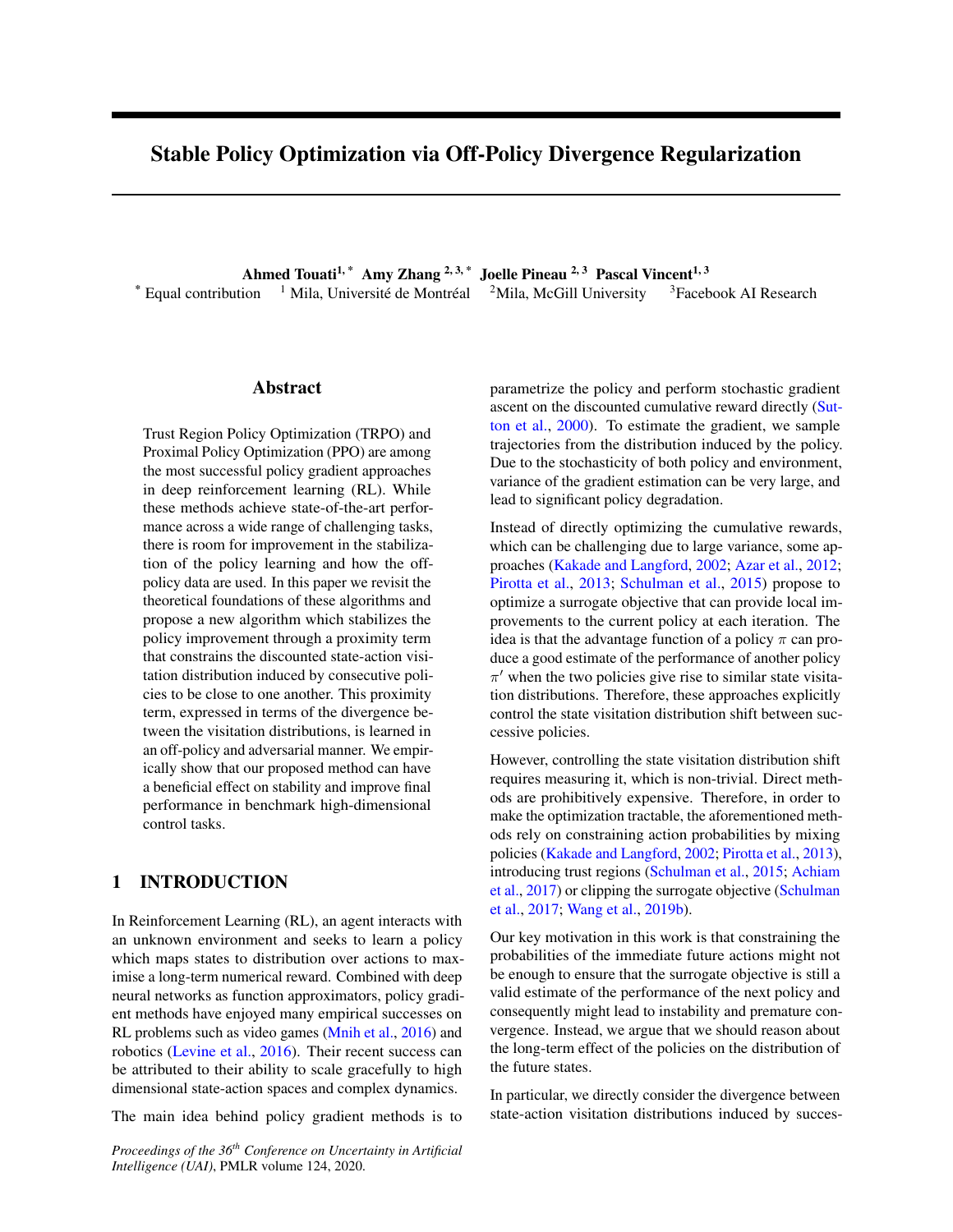# 6 RELATED WORK

Constraining policy updates, in order to minimize the information loss due to policy improvement, has been an active area of investigation. Kakade and Langford (2002) originally introduce CPI by maximizing a lower bound on the policy improvement and relaxing the greedi cation step through a mixture of successive policies. Pirotta et al. (2013) build on Kakade and Langford (2002) re ne the

lower bounds and introduce a new mixture scheme. MoreFigure 1: Comparison of<sup>2</sup> and KL divergences for PPOover, CPI inspired some popular Deep RL algorithms DICE for two randomly selected environments in OpenAI such as TRPO (Schulman et al., 2015) and PPO (Schußym MuJoCo and Atari, respectively. We see that KL man et al., 2015), Deep CPI (Vieillard et al., 2019) andperforms better than<sup>2</sup> in both settings. Performance MPO (Abdolmaleki et al., 2018). The latter uses similar plotted across 10 seeds with 1 standard error shaded. updates to TRPO/PPO in the parametric version of its E-step. So, our method can be incorporated to it.

Our work is related to regularized MDP literature (Neu tive (lower bound on the policy performance). Moreover, et al., 2017; Geist et al., 2019). Shannon Entropic regu-our method is online off-policy in that we collect data larization is used in value iteration scheme (Haarnoja difference as a model of the control of the entrycal also use previous data to improve stability. Whereas, their<br>et al., 2017; Dai et al., 2018) and in policy iteration also given in decimental learn a policy from a weddet schemes (Haarnoja et al., 2018). Note that all the men-allocted by help signed to learn a policy from a xed dataset conomos (Haamoja of all, 2010). Note that all the more collected by behaviour policies. Further comparison with<br>tioned works employ regularization on the action probabil-almed DCF is not that in concentiu abilies worker only by regularization on the abilion probability AlgaeDICE is provided in appendix.<br>ities. Recently, Wang et al. (2019a) introduce divergencearization is used in value iteration scheme (Haarnoja<sup>w</sup>ith each policy found in the optimization procedure, but

augmented policy optimization where they penalize the policy update by a Bregman divergence on the state visitation distributions, motivated the mirror descent method.

While their framework seems general, it doesn't include.<br>the divergances we employ in our clasrithm, In feet We use the PPO implementation by Kostrikov (2018) as a the divergences we employ in our algorithm. In fact, their method enables the use of the digentional KL di-<br>their method enables the use of the ditional KL divergence between state-action visitations distribution dereigenc<sub>k</sub> ned by (s; a) log  $\frac{(\text{ajs})}{\sqrt{(\text{ajs})}}$  and not the KL divergence R (s; a) log  $-\frac{(s;a)}{^0(s;a)}$ . Note the action probabilities ratio inside thelog in the conditional KL divergence allows DICE algorithm. We run experiments on a randomly selected subset of environments in the Atari suite (Bellemare et al., 2013) for high-dimensional observations and discrete action spaces, as well as on the OpenAI Gym (Brockman et al., 2016) MuJoCo environments, which

them to use the policy gradient theorem, a key ingredi<sup>have</sup> continuous state-action spaces. All shared hyperent in their framework, which cannot be done for the KL parameters are set at the same values for both methods, divergence. and we use the hyperparameter values recommended by

Our work builds on recent off-policy approaches: MuJoCo<sup>4</sup>. DualDICE (Nachum et al., 2019a) for policy evaluation and ValueDICE (Kostrikov et al., 2019) for imitation Kostrikov (2018) for each set of environments, Atari and

7.1 IMPORTANT ASPECTS OF PPO-DICE

gence. The former uses the formulation to estimate the 7.1.1 Choice of Divergence

ratio of the state visitation distributions under the target

learning. Both use the off-policy formulation of KL diver-

and behavior policies. Whereas, the latter learns a polic $\psi$ e conducted an initial set of experiments to compare by minimizing the divergence. two different choices of divergences, KL and, for

The closest related work is the recently proposed Al<sup>the</sup> regularization term of PPO-DICE. Figure 1 shows gaeDICE (Nachum et al., 2019b) for off-policy policy training curves for one continuous action and one discrete optimization. They use the divergence between statection environment. There, as in the other environments in action visitation distribution induced by and a behavior which we run this comparison, KL consistently performed distribution, motivated by similar techniques in Nachum better than <sup>2</sup>. We thus opted to use KL divergence in all et al. (2019a). However, they incorporate the regularsubsequent experiments. ization to the dual form of policy performand  $\phi$  ) =

 $E_{(s;a)}$ [r (s; a)] whereas we consider a surrogate objec- <sup>4</sup>Code: https://github.com/facebookresearch/ppo-dice

# **EXPERIMENTS AND RESULTS**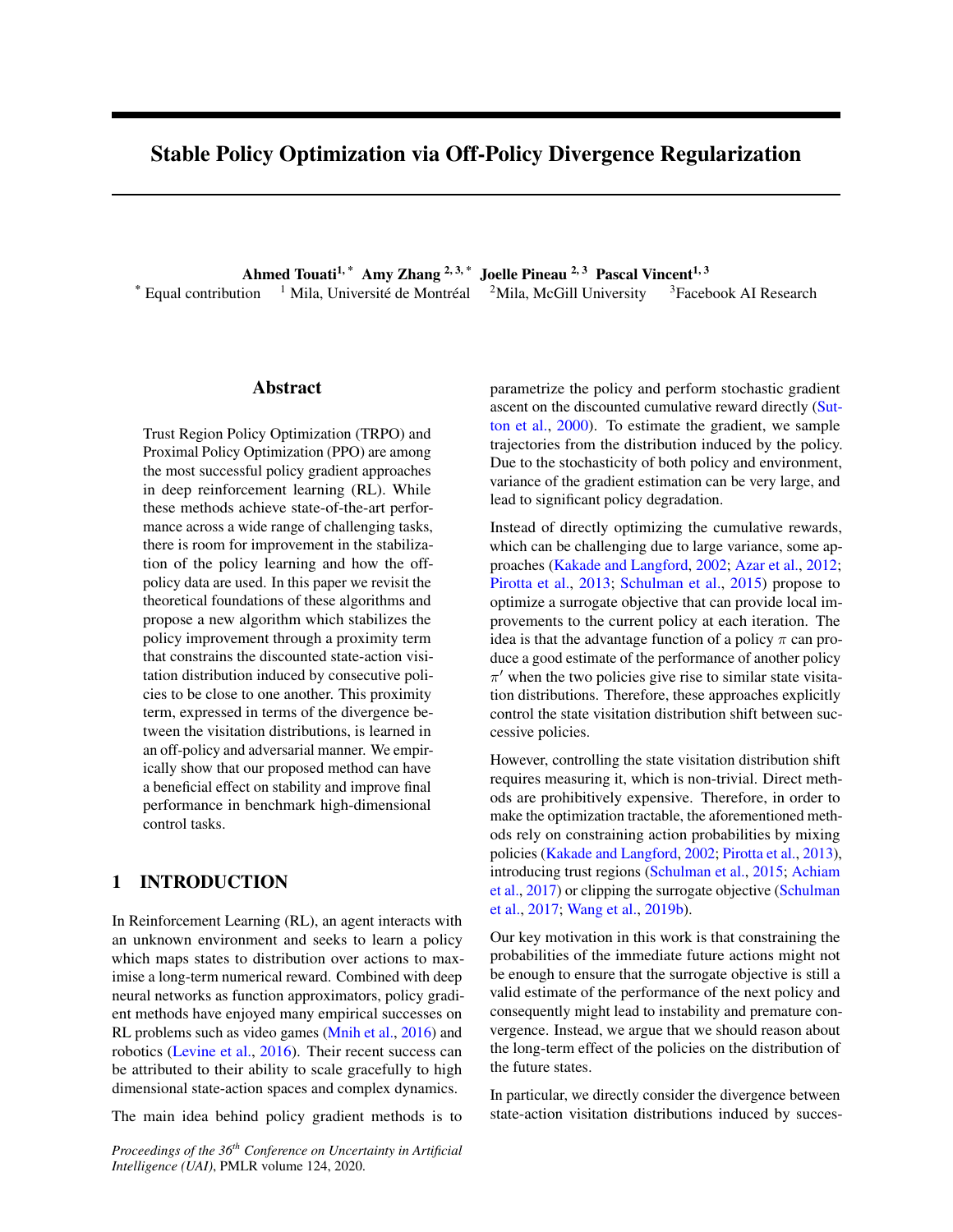#### 7.1.2 Effect of Varying

well.

extra regularizing measure proposed in PPO (Schulman et al., 2017). For our algorithm also, we hypothesized that it would be important for providing additional constraints on the policy update to stay within the trust region. Figure 3 con rms this empirically: we see the effect on our method of clipping the action loss versus keeping it unclipped. Initially, not having the additional regularization allows it to learn faster, but it soon crashes, showing the need for clipping to reduce variance in the policy update.

#### 7.2 RESULTS ON ATARI

Figure 2: Varying in Hopper\_v2 , 10 seeds, 1 standard error shaded. PPO-DICE is somewhat sensitive talue, but the theoretically-motivated adaptive version works additional hyperparameters, the learning rate for the dis-Given our above observations we settled on using a KLregularizedL<sup>clip</sup>, with the adaptive method for that we explained Section 7.1.2. We run PPO-DICE on randomly selected environments from Atari. We tuned two criminator and the number of discriminator optimization

Next we wanted to evaluate the sensitivity of our methoddiscriminator optimization steps per policy optimization to the parameter that controls the strength of the regstep performed well. Fewer steps showed worse perforularization. We examine in Figure 2 the performance<sub>mance because the discriminator was not updating quickly</sub> of PPO-DICE when varying. There is a fairly narrow band forHopper-v2 that performs well, betweet 01 and1. Theory indicates that the proper value fois the maximum of the absolute value of the advantages (seearning rate to be = 10 the policy learning rate Lemma 3.1). This prompted us to implement an adaptivehelped most environments. We used the same hyperpaapproach, where we compute the 90th percentile of adameters across all environments. Results are shown in vantages within the batch (for stability), which we found Table 1. We see that PPO-DICE signi cantly outperperformed well across environments. To avoid introducforms PPO on a majority of Atari environments. See ing an additional hyperparameter by tuning we use the adaptive method for subsequent experiments. steps per policy optimization step. We found that  $5$ enough, while more optimization steps introduced instability from the discriminator over tting to the current batch. We also found that increasing the discriminator Appendix C.2 for training curves and hyperparameters.

#### 7.3 RESULTS ON OpenAI Gym MuJoCo

For the OpenAI Gym MuJoCo suite, we also used 5 discriminator optimization steps per policy optimization step, and  $\epsilon = 10$  learning rate for the discriminator in all environments. We selected 5 of the more dif cult environments to showcase in the main paper (Figure 4), but additional results on the full suite and all hyperparameters used can be found in Appendix C.1. We again see improvement in performance in the majority of environments with PPO-DICE compared to PPO and TRPO.

Figure 3: Comparison of PPO-DICE with clipped loss 8 L<sup>clip</sup> and withoutL. We see that clipping the action loss is crucial for good performance.

#### 7.1.3 Importance of Clipping the Action Loss

# **CONCLUSION**

In this work, we have argued that using the action probabilities to constrain the policy update is a suboptimal approximation to controlling the state visitation distribution shift. We then demonstrate that using the recently proposed DIstribution Correction Estimation idea (Nachum

We earlier mentioned (see Footnote 3) two possible formset al., 2019a), we can directly compute the divergence of our regularized objective: one with clipped action loss between the state-action visitation distributions of suc-L<sup>clip</sup> and one withou**t**. Clipping the action loss was an cessive policies and use that to regularize the policy opti-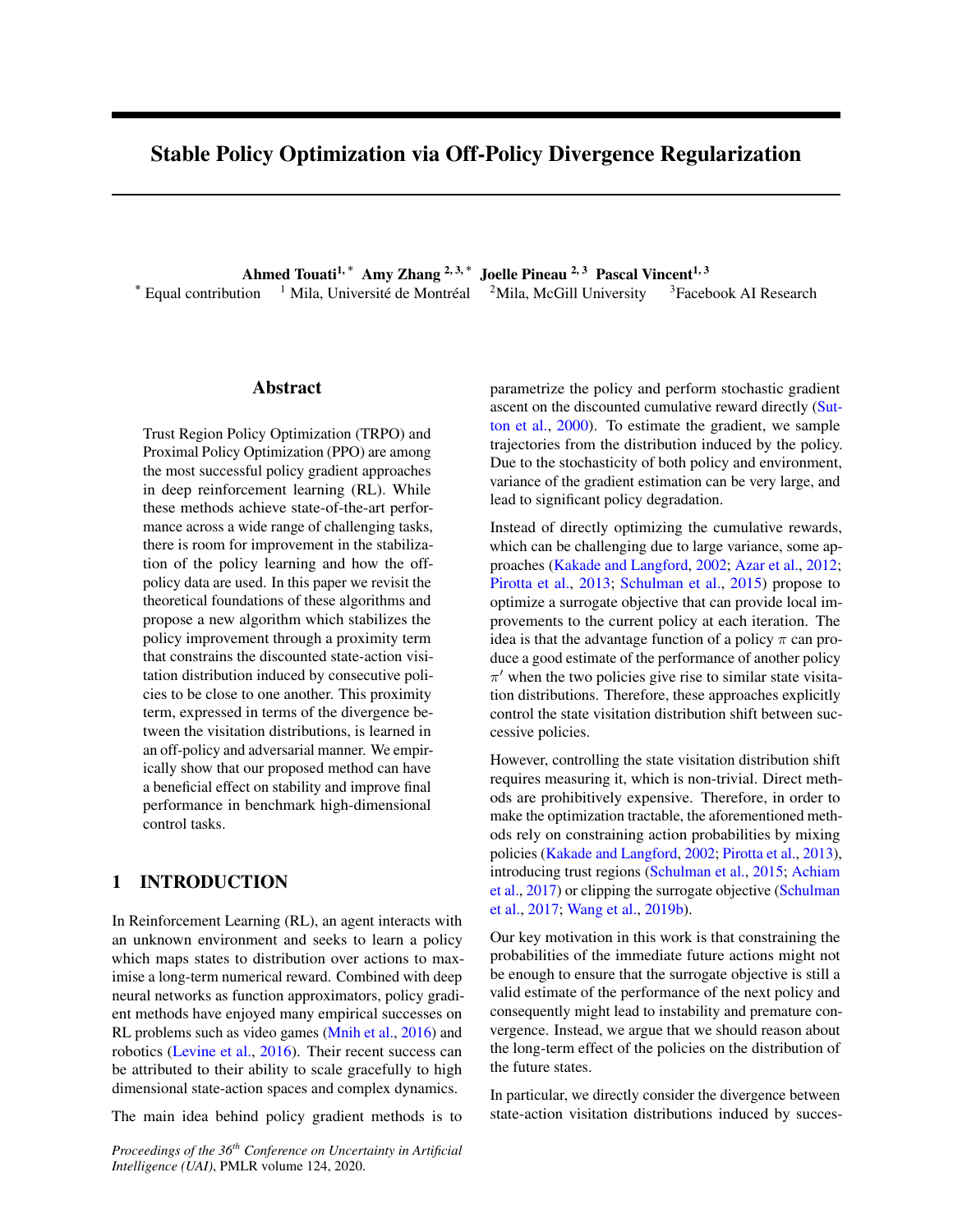| Game              | <b>PPO</b>           | <b>PPO-DICE</b>         |
|-------------------|----------------------|-------------------------|
| AirRaid           | 43050<br>63815       | 769:19<br>5217:5        |
| Asterix           | 43000<br>16931       | 6200:0<br>754:10        |
| Asteroids         | 1511:0<br>12503      | 1653:0<br>112:20        |
| Atlantis          | 21204000<br>47160993 | 100105:82<br>3447433:33 |
| <b>BankHeist</b>  | 1247.0<br>21:36      | 1273:33<br>7:89         |
| <b>BattleZone</b> | 29000:0<br>2620:43   | 190000<br>246306        |
| Carnival          | 324333<br>369.51     | 30800<br>189.81         |
| ChopperCommand    | 56667<br>14:91       | 900:0<br>77:46          |
| <b>DoubleDunk</b> | 6:0<br>1:62          | 4:0<br>1:26             |
| Enduro            | 73:18<br>11299       | 120:09<br>1308:33       |
| Freeway           | 32:33<br>0:15        | 0:00<br>320             |
| Frostbite         | 334:28<br>639:0      | 29667<br>5:96           |
| Gopher            | 13880<br>387:65      | 14140<br>417:84         |
| Kangaroo          | 40600<br>53930       | 6650:0<br>1558:16       |
| Phoenix           | 621:71<br>12614:0    | 1167667<br>58824        |
| Robotank          | 1:33<br>7:8          | 12:1<br>2:91            |
| Seaquest          | 11980<br>12882       | 13000<br>12397          |
| TimePilot         | 50700<br>580.53      | 7000:0<br>562:32        |
| Zaxxon            | 7110:0<br>841:60     | 111248<br>61300         |

Table 1: Mean nal reward and 1 standard error intervals across 10 seeds for Atari games evaluated at 10M steps.

Figure 4: Results from OpenAI Gym MuJoCo suite in more complex domains, with 10 seeds and 1 standard error shaded. Results on the full suite of environments can be found in Appendix C.1.

| experiments, we have shown that our method beats PPO ference Track Proceeding©penReview.net.                 | mization objective instead. Through carefully designed Vancouver, BC, Canada, April 30 - May 3, 2018, Con-                                                                                                                                                            |
|--------------------------------------------------------------------------------------------------------------|-----------------------------------------------------------------------------------------------------------------------------------------------------------------------------------------------------------------------------------------------------------------------|
| OpenAI Gym MuJoCo (Brockman et al., 2016) bench-<br>marks.                                                   | in most environments in Atari (Bellemare et al., 2013) and Achiam, J., Held, D., Tamar, A., and Abbeel, P. (2017).<br>Constrained policy optimization. IProceedings of the<br>34th International Conference on Machine Learning-<br>Volume 70 pages 22-31. JMLR. org. |
| Acknowledgements<br>9<br>We would like to thank O r Nachum and Ilya Kostrikov                                | Azar, M. G., Gómez, V., and Kappen, H. J. (2012). Dy-<br>namic policy programming Journal of Machine Learn-<br>ing Research13(Nov):3207-3245.                                                                                                                         |
| at the early stage of the project.<br>References                                                             | for their helpful feedback and advice during discussions Bellemare, M. G., Naddaf, Y., Veness, J., and Bowling,<br>M. (2013). The arcade learning environment: An eval-<br>uation platform for general agents. Artif. Int. Res.<br>47(1):253-279.                     |
| R., Heess, N., and Riedmiller, M. A. (2018). Maximum<br>a posteriori policy optimisation. I6th International | Abdolmaleki, A., Springenberg, J. T., Tassa, Y., Munos, Brockman, G., Cheung, V., Pettersson, L., Schneider,<br>J., Schulman, J., Tang, J., and Zaremba, W. (2016).<br>Openai gym.                                                                                    |

Conference on Learning Representations, ICLR 2018Dai, B., Shaw, A., Li, L., Xiao, L., He, N., Liu, Z.,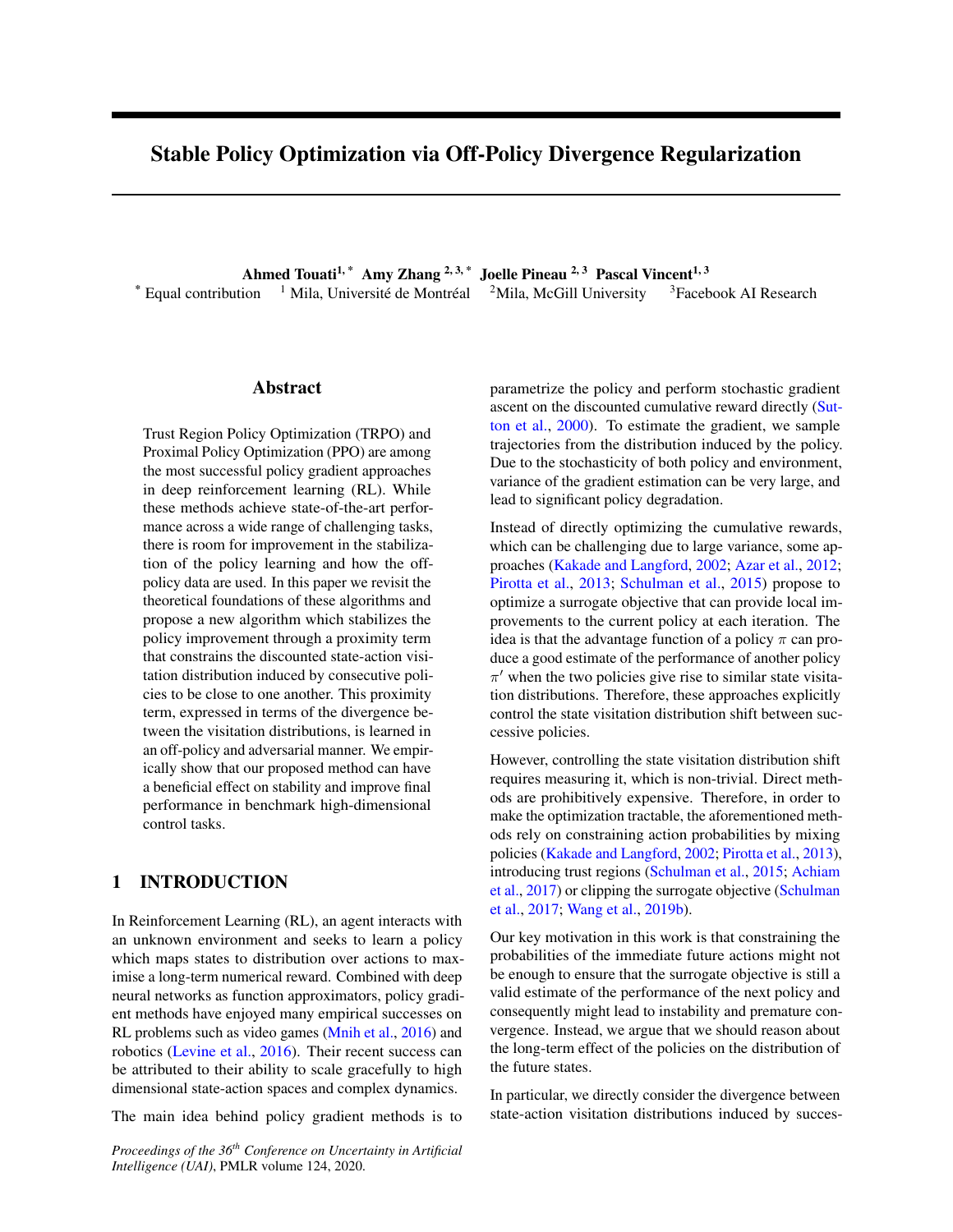forcement learning with nonlinear function approximation. In International Conference on Machine Learning pages 1125–1134.

- Donsker, M. D. and Varadhan, S. S. (1983). Asymptotic evaluation of certain markov process expectations for large time. iv.Communications on Pure and Applied Mathematics36(2):183-212.
- Geist, M., Scherrer, B., and Pietquin, O. (2019). A theory of regularized markov decision processes.In International Conference on Machine Learning ages 2160–2169.

Goodfellow, I., Pouget-Abadie, J., Mirza, M., Xu, B., Warde-Farley, D., Ozair, S., Courville, A., and Bengio, Y. (2014). Generative adversarial nets. Advances in neural information processing systemages 2672– 2680.

Haarnoja, T., Tang, H., Abbeel, P., and Levine, S. (2017)Pirotta, M., Restelli, M., Pecorino, A., and Calandriello, Reinforcement learning with deep energy-based policies. InProceedings of the 34th International Conference on Machine Learning-Volume 70 ages 1352– 1361. JMLR. org.

Haarnoja, T., Zhou, A., Abbeel, P., and Levine, S. (2018). Soft actor-critic: Off-policy maximum entropy deep reinforcement learning with a stochastic actor. In International Conference on Machine Learningages 1861–1870.

Huang, G., Berard, H., Touati, A., Gidel, G., Vincent, ang, O., Berard, H., Todali, A., Oldel, O., Vincent, Schulman, J., Wolski, F., Dhariwal, P., Radford, A., and<br>P., and Lacoste-Julien, S. (2017). Parametric adver- *Klimov, O. (2017). Provimal policy optimization algo* sarial divergences are good task losses for generative modeling.arXiv preprint arXiv:1708.02511. rithms. arXiv preprint arXiv:1707.06347.

timal approximate reinforcement learning. IDML, volume 2, pages 267–274.

Kodali, N., Abernethy, J., Hays, J., and Kira, Z. (2017). Sutton, R. S., McAllester, D. A., Singh, S. P., and Man-On convergence and stability of ganasXiv preprint arXiv:1705.07215.

Kostrikov, I. (2018). Pytorch implementations of reinforcement learning algorithms. https://github.com/ikostrikov/ pytorch-a2c-ppo-acktr-gail .

Kostrikov, I., Nachum, O., and Tompson, J. (2019). Imitation learning via off-policy distribution matching. Wang, Q., Li, Y., Xiong, J., and Zhang, T. (2019a). arXiv preprint arXiv:1912.05032.

Levine, S., Finn, C., Darrell, T., and Abbeel, P. (2016). End-to-end training of deep visuomotor policieshe Journal of Machine Learning Research7(1):1334-1373.

Mnih, V., Badia, A. P., Mirza, M., Graves, A., Lillicrap, T., Harley, T., Silver, D., and Kavukcuoglu, K. (2016).

Chen, J., and Song, L. (2018). Sbeed: Convergent rein-Asynchronous methods for deep reinforcement learning. In International conference on machine learning pages 1928–1937.

> Nachum, O., Chow, Y., Dai, B., and Li, L. (2019a). Dualdice: Behavior-agnostic estimation of discounted stationary distribution corrections. Advances in Neural Information Processing Systemsages 2315–2325.

> Nachum, O., Dai, B., Kostrikov, I., Chow, Y., Li, L., and Schuurmans, D. (2019b). Algaedice: Policy gradient from arbitrary experiencearXiv preprint arXiv:1912.02074.

> Neu, G., Jonsson, A., and Gómez, V. (2017). A uni-ed view of entropy-regularized markov decision processes. arXiv preprint arXiv:1705.07798.

Nguyen, X., Wainwright, M. J., Jordan, M. I., et al. (2009). On surrogate loss functions and f-divergences be-Annals of Statistics37(2):876-904.

D. (2013). Safe policy iteration. International Conference on Machine Learningages 307-315.

Puterman, M. L. (1990). Markov decision processes. Handbooks in operations research and management science 2:331-434.

Schulman, J., Levine, S., Abbeel, P., Jordan, M., and Moritz, P. (2015). Trust region policy optimization. In International conference on machine learning ges 1889–1897.

Kakade, S. and Langford, J. (2002). Approximately op-Sriperumbudur, B. K., Fukumizu, K., Gretton, A., Klimov, O. (2017). Proximal policy optimization algo-

Schölkopf, B., and Lanckriet, G. R. (2009). On integral probability metrics,-divergences and binary classi- cation.arXiv preprint arXiv:0901.2698.

sour, Y. (2000). Policy gradient methods for reinforcement learning with function approximation. Andvances in neural information processing systemages 1057–1063.

Vieillard, N., Pietquin, O., and Geist, M. (2019). Deep conservative policy iterationarXiv preprint arXiv:1906.09784.

Divergence-augmented policy optimization. Andvances in Neural Information Processing Systems pages 6097–6108.

Wang, Y., He, H., and Tan, X. (2019b). Truly proximal policy optimization.arXiv preprint arXiv:1903.07940.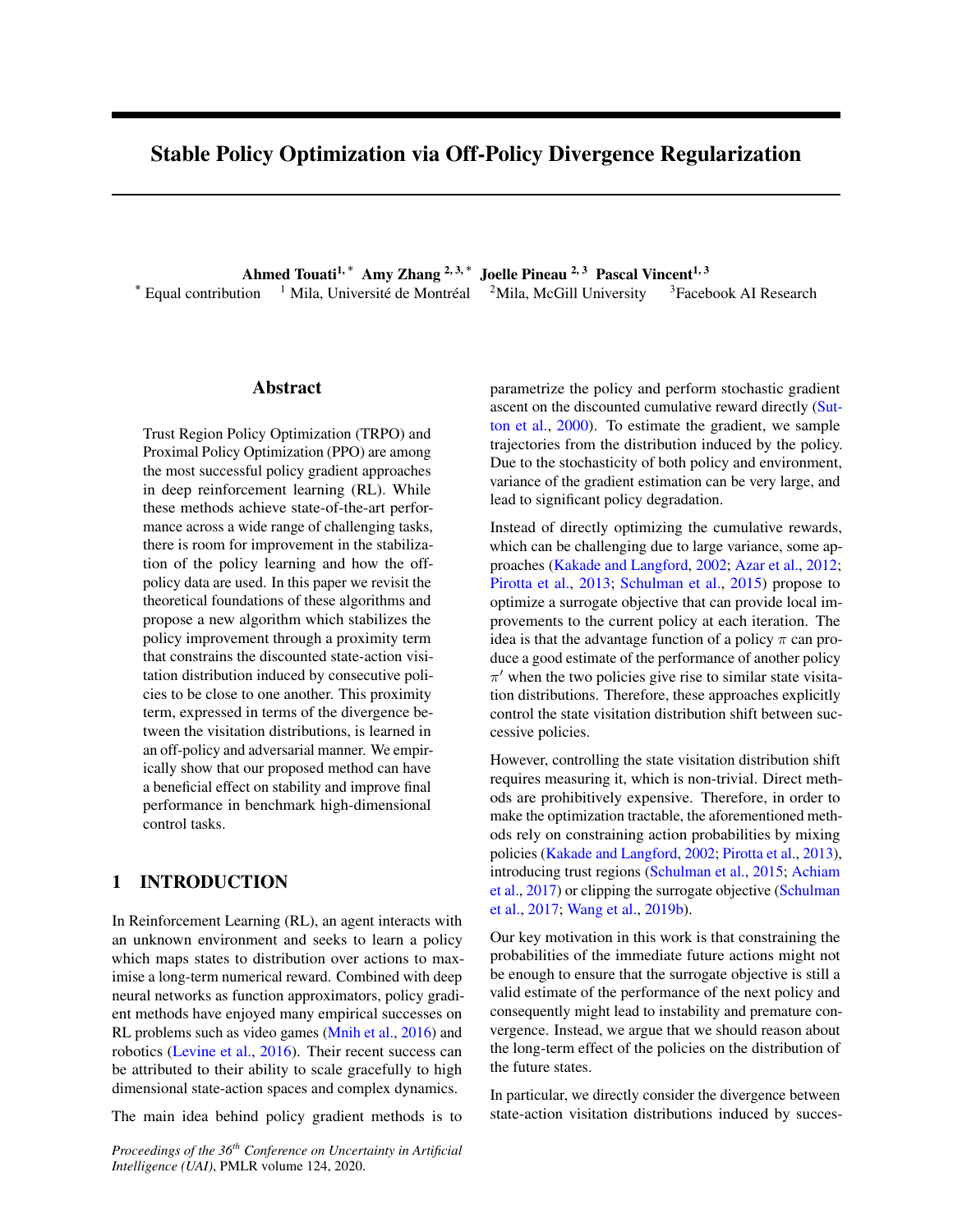## A Omitted Proofs

#### A.1 Proof of Lemma 3.1

According to performance difference lemma 2.1, we have

$$
J( \theta) = J( ) + E_{s d} \circ E_{a} \quad \text{or} \quad [A (s; a)]
$$
\n
$$
= J( ) + E_{s d} E_{a} \quad \text{or} \quad [A (s; a)] + E_{s d} E_{a} \quad \text{or} \quad [A (s; a)] + E_{s d} E_{a} \quad \text{or} \quad [A (s; a)] + E_{s d} E_{a} \quad \text{or} \quad [A (s; a)]
$$
\n
$$
Z^{S2S}
$$
\n
$$
J( ) + E_{s d} E_{a} \quad \text{or} \quad [A (s; a)]
$$
\n
$$
= J( ) + E_{s d} E_{a} \quad \text{or} \quad [A (s; a)]
$$
\n
$$
= J( ) + E_{s d} E_{a} \quad \text{or} \quad [A (s; a)]
$$
\n
$$
= J( ) + E_{s d} E_{a} \quad \text{or} \quad [A (s; a)]
$$
\n
$$
= J( ) + E_{s d} E_{a} \quad \text{or} \quad [A (s; a)]
$$
\n
$$
= J( ) + E_{s d} E_{a} \quad \text{or} \quad [A (s; a)]
$$
\n
$$
= J( ) + E_{s d} E_{a} \quad \text{or} \quad [A (s; a)]
$$
\n
$$
= J( ) + E_{s d} E_{a} \quad \text{or} \quad [A (s; a)]
$$
\n
$$
= J( ) + E_{s d} E_{a} \quad \text{or} \quad [A (s; a)]
$$
\n
$$
= J( ) + E_{s d} E_{a} \quad \text{or} \quad [A (s; a)]
$$
\n
$$
= J( ) + E_{s d} E_{a} \quad \text{or} \quad [A (s; a)]
$$
\n
$$
= J( ) + E_{s d} E_{a} \quad \text{or} \quad [A (s; a)]
$$
\n
$$
= J( ) + E_{s d} E_{a} \quad \text{or} \quad [A (s; a)]
$$
\n
$$
= J( ) + E_{s d} E_{a} \quad \text{or} \quad [A (s; a)]
$$
\n
$$
= J( ) + E_{s d} E_{a} \quad \text{or
$$

where  $=$  max<sub>s</sub> jE<sub>a  $\alpha$ (js) [A (s; a)] j and D<sub>TV</sub> is total variation distance. The rst inequality follows from</sub> Cauchy-Schwartz inequality.

A.2 Score Function Estimator of the gradient with respect to the policy

$$
Z = Z
$$
  
\n
$$
r \circ E_{s} \quad {}_{0}[g(s; a)] = r \circ g(s; a) \quad (s) \quad {}^{0}(a \, j \, s) = g(s; a) \quad (s) r \circ {}^{0}(a \, j \, s) = E_{s} \quad {}_{0}[g(s; a) r \circ log \quad {}^{0}(a \, j \, s)]
$$

$$
\begin{array}{ccccccccc}\nr & \circ E_{(s;a)} & & \text{if} & \text{if} & \text{if} & \text{if} & \text{if} & \text{if} & \text{if} & \text{if} & \text{if} & \text{if} & \text{if} & \text{if} & \text{if} & \text{if} & \text{if} & \text{if} & \text{if} & \text{if} & \text{if} & \text{if} & \text{if} & \text{if} & \text{if} & \text{if} & \text{if} & \text{if} & \text{if} & \text{if} & \text{if} & \text{if} & \text{if} & \text{if} & \text{if} & \text{if} & \text{if} & \text{if} & \text{if} & \text{if} & \text{if} & \text{if} & \text{if} & \text{if} & \text{if} & \text{if} & \text{if} & \text{if} & \text{if} & \text{if} & \text{if} & \text{if} & \text{if} & \text{if} & \text{if} & \text{if} & \text{if} & \text{if} & \text{if} & \text{if} & \text{if} & \text{if} & \text{if} & \text{if} & \text{if} & \text{if} & \text{if} & \text{if} & \text{if} & \text{if} & \text{if} & \text{if} & \text{if} & \text{if} & \text{if} & \text{if} & \text{if} & \text{if} & \text{if} & \text{if} & \text{if} & \text{if} & \text{if} & \text{if} & \text{if} & \text{if} & \text{if} & \text{if} & \text{if} & \text{if} & \text{if} & \text{if} & \text{if} & \text{if}
$$

### B Comparison with AlgaeDICE

Both the recent AlgaeDICE (Nachum et al., 2019b) and our present work propose regularisation based on discounted state-action visitation distribution but in different ways. Firstly, AlgaeDICE is initially designed to nd an optimal policy given a batch of training data. They alter the objective function itself i.e the policy performation adding the divergence between the discounted state-action visitation distribution and training distribution, while our approach adds the divergence term to ( $9$ ). The latter is a rst order Taylor approximation of the policy performance  $69$ . Therefore, our approach could be seen as a mirror descent that uses the divergence as a proximity term. Secondly, their training objective is completely different from ours. Their method ends up being an off-policy version of the actor-critic method.

We implemented the AlgaeDICE min-max objective to replace our surrogate min-max objective in the PPO training procedure i.e at each iteration, we sample rollouts from the current policy and update the actor and the critic of AlgaeDICE for 10 epochs. Empirically, we observed that AlgaeDICE objective is very slow to train in this setting. This was expected as it is agnostic to training data while our method leverages the fact that the data is produced by the current policy and estimates advantage using on-policy multi-step Monte Carlo. So our approach is more suitable than AlgaeDICE in this setting. However, AlgaeDICE, as an off-policy method, would be better when storing all history of transitions and updating both actor and critic after each transition, as shown in Nachum et al. (2019b).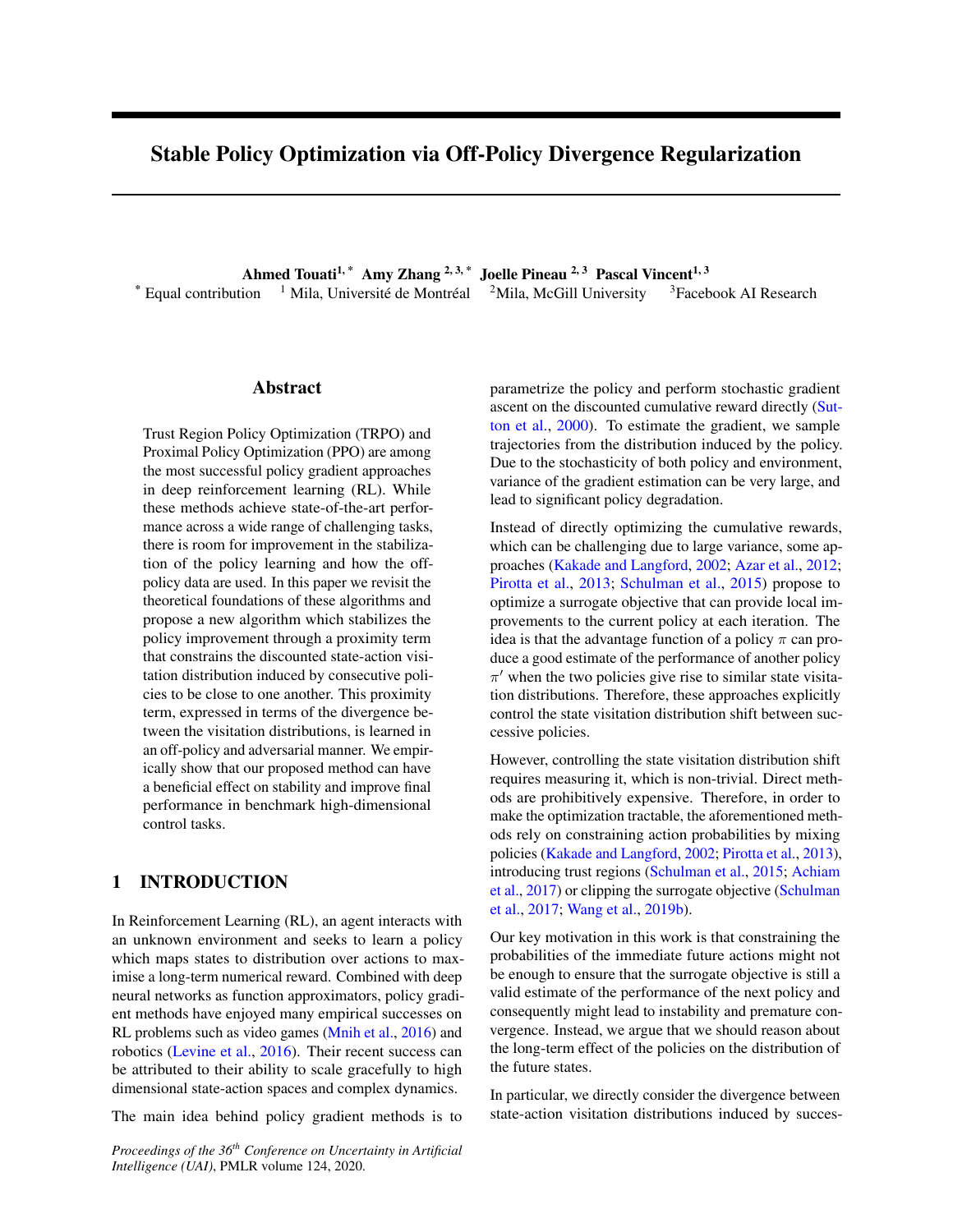# C Empirical Results

C.1 OpenAI Gym: MuJoCo

See Figure 5

C.2 Atari

See Figure 6

# D Hyperparameters

# D.1 OpenAI Gym: MuJoCo

For the OpenAI Gym environments we use the default hyperparameters in Kostrikov (2018).

| Parameter name                         | Value  |
|----------------------------------------|--------|
| Number of minibatches                  |        |
| Discount                               | 0.99   |
| Optimizer                              | Adam   |
| Learning rate                          | $3e-4$ |
| PPO clip parameter                     | 0:2    |
| PPO epochs                             | 10     |
| GAE                                    | 0:95   |
| Entropy coef                           |        |
| Value loss coef                        | 0:5    |
| Number of forward steps per update2048 |        |

Table 2: A complete overview of used hyper parameters for all methods.

## D.2 Atari

For the Atari hyperparameters, we again use the defaults set by Kostrikov (2018).

| Parameter name                         | Value    |
|----------------------------------------|----------|
| Number of minibatches                  |          |
| Discount                               | 0:99     |
| Optimizer                              | Adam     |
| Learning rate                          | $2.5e-4$ |
| PPO clip parameter                     | 0:1      |
| PPO epochs                             | 4        |
| Number of processes                    | 8        |
| GAE                                    | 0:95     |
| Entropy coef                           | 0:01     |
| Value loss coef                        | 0:5      |
| Number of forward steps per update 128 |          |

Table 3: A complete overview of used hyper parameters for all methods.